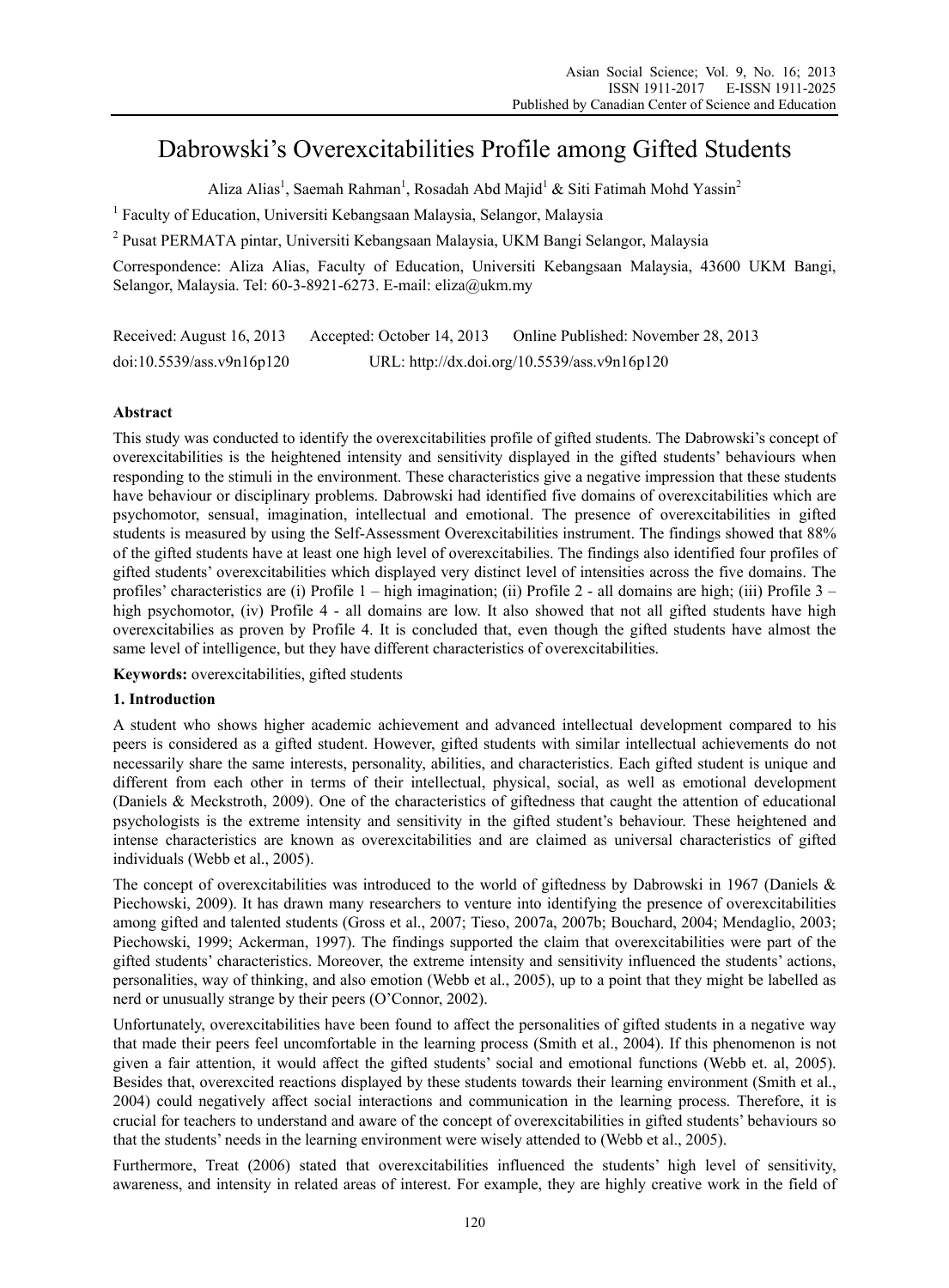arts, very competitive in the field of sports, and also showing outstanding leadership characteristics in completing a given task. Overexcitabilities were also demonstrated by gifted individuals through intense level of energy, deep appreciation of something they were passionate with, vivid imagination, and strong sensual reactions when responding to stimulus (Silverman, 2009; Whitney & Hirsch, 2007). Unfortunately, according to Piechowski (1997), the stronger the overexcitabilities were, the less their peers and teachers were able to accept them in the learning environment and social interaction circles.

Nevertheless, a student's reactions towards stimulus in any given situation varied depending on his or her five overexcitabilities which are psychomotor, sensual, intellectual, imagination, or emotional. The characteristics for these domains are vastly different from each other. For example, intense behaviour such as speaking very rapidly and fidgetiness (psychomotor), intensely fussy over food and other sensory input from environment (sensual), easily absorbed into fantasy world due to creative imagination (imagination), always asking challenging questions that irritates the class (intellectual) and easily breaking down to tear when being scolded or criticized (emotional) could create uncomfortable situation in the learning environment (Bailey 2010; Rizza & Morrison, 2003).

Therefore, teachers with limited knowledge of overexcitabilities might assume that the disruptive behaviours displayed as disciplinary problems (Rotigel, 2003). Rotigel further described that the knowledge and understanding of the concept of overexcitabilities of gifted students should help the teachers to be more aware in fulfilling the students' social, emotional as well as their cognitive needs during the teaching and learning process. In addition, the teachers should accept the characteristics of overexcitabilities as assets in optimising the gifted students' potentials in related fields to the domains of overexcitabilities. Hence, Daniels and Meckstroth (2009) stressed that the innate intensity in gifted students should be considered as positive way to stimulate their existing potentials not as an emotional or behavioural problem (Bouchard, 2004; Piechowski & Miller, 1995).

This is due to the fact that overexcitabilities can be used to identify the gifted students' potentials based on their domains of overexcitabilities. For example, gifted students who show the following characteristics have potentials in the respective fields: i) psychomotor overexcitability would bring out potential in the field of sports or extreme and challenging sports; ii) sensual overexcitability with high sensitivity to taste buds reflects the potential in the field of culinary arts; iii) imagination overexcitability shows potential in the field of performing or visual arts or creatively produce outstanding inventions; iv) intellectual overexcitability is essential in developing potentials academic fields such as science and technology; and finally v) emotional overexcitability would bring out the sensitivity towards potentially in the of social activities that concerns with the wellbeing of the human civilisation.

Therefore, overexcitabilities should be accepted as part of the gifted students' personalities that should be understood, stimulated, and also supported to ensure a healthy development of their potentials (Daniels  $\&$ Meckstroth, 2009), rather than being labelled and punished as behavioural or problematic problems.

# **2. Objective**

The objective of this study is to identify the overexcitabilities profile of gifted students.

# **3. Methodology**

The sample of this research was purposely selected from group of participants of a school holiday camp for gifted children at a local university in Malaysia. There were 335 students ranging between 10 to 15 years of age, who completed an Overexcitability Self-Evaluation questionnaire in the Malay Language. The questionnaire was a translation of The Overexcitabilities Questionnaire II which was developed by Falk, Lind, Miller, Piechowski and Silverman in 1999. The reliabilities of each domains are high with Cronbach's alpha coefficient for all five domains over 0.7 i.e. psychomotor (0.83), sensual (0.80), imagination (0.86), intellectual (0.88), and emotional  $(0.75)$ .

The questionnaire was used to gather data on the respondents' own perception of the statements given. The data was analysed descriptively to identify the presence of overexcitabilities in gifted students. Students that show low level of overexcitabilities indicated that they do not have any overexcitabilies. While moderate level of overexcitabilities is considered as having overexcitabilities with the tendency to react and show some intensity in the students' behaviours. The high level of overexcitabilities definitely shows that the students have very intense reactions in their actions. An analysis of K-Means cluster was used to identify the overexcitabilities profiles based on the score gathered in the questionnaire.

#### **4. Findings**

The findings of this research showed that 88% of the gifted students in this study have at least one domain of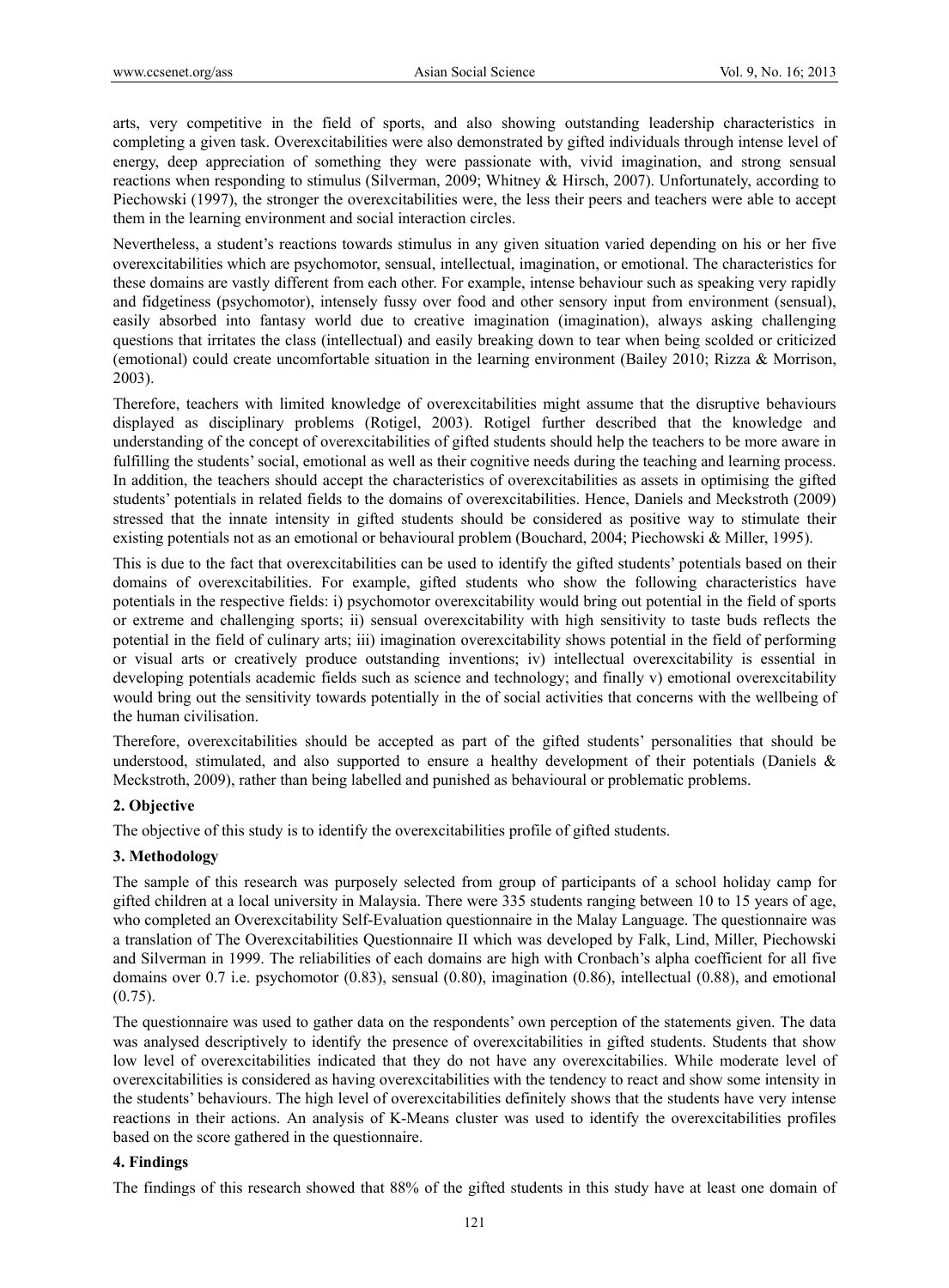overexcitabilities. According to Piirto (2010), students who score 3 or above, with 3 being the mean, indicating the presence of overexcitabilies. Further, from cluster analysis, four different profiles of overexcitabilities among gifted students have been identified. Table 1 below, shows the number of students for each profile and also the distinct characteristics that represent the profiles which are labelled as Profile 1, Profile 2, Profile 3, and Profile 4.

|  |  |  |  | Table 1. Students' overexcitability profile characteristics |
|--|--|--|--|-------------------------------------------------------------|
|--|--|--|--|-------------------------------------------------------------|

| Profile   | <b>Number of students</b> | <b>Overexcitabilities Characteristics</b>  |
|-----------|---------------------------|--------------------------------------------|
| Profile 1 | 87                        | High level of imagination                  |
| Profile 2 | 78                        | All domains of overexcitabilities are high |
| Profile 3 | 82                        | High level of psychomotor                  |
| Profile 4 | 88                        | All domains of overexcitabilities are low  |

The first profile of overexcitabilities, showed that 87 group of gifted students has high overexcitability imagination. While, Profile 2 showed that 78 gifted students who have all domains of overexcitabilities at high level. In contrast with Profile 1, 82 gifted students in Profile 3 displayed a high psychomotor overexcitability and finally, the last profile of overexcitabilities has grouped 88 gifted students who have low level of all overexcitabilities. As was stated before, these gifted students in Profile 4 who have low level of overexcitabilities indicated that they do not have any overexcitabilies. Interestingly, this study found that a group of gifted students who have almost the same level of intelligence, showed contrast overexcitabilities characteristics from each other, namely between Profile 1 and Profile 3; and also between Profile 2 and Profile 4.

# **5. Discussion**

Being gifted does not mean the individual has high intensity or sensitivity in his or her behaviour. Nonetheless, students who have at least one domain of overexcitabilities supported Dabrowski's notion that overexcitabilities are prevalent in gifted students (Piechowski, 1999). As gifted students are unique in their own ways, their profile of overexcitabilities also varies depending on the different combination of the five domains at its perspective levels. Each profile displayed different overexcitabilities characteristics that reflected possible reactions in the students' behaviours. Hence the four profiles identified in this study were different from four profiles of overexitabilities in Rinn, Mendaglio, Rudasill, McQueen (2010) research. The notably differences are due to the characteristics of the sample in each research, the combination of domains based on the level of each overexcitabilities.

Based on the distinct characteristics of each profile, it is undoubtedly that gifted students in Profile 1, who have high level of overexcitability in imagination, could be potentially creative beyond the capabilities of an adult. This creativity would be an evident in performing arts activities or any area of interest that encourages them to be innovative. They also tend to produce outstanding piece of art or ideas as known gifted individuals like Albert Einstein or Walt Disney (Daniels & Piechowski, 2009). However, they are easily bored in the classroom if the learning process does not interest them at all. They could become creatively disruptive in the classroom or just keep to themselves doing what interest them such as drawing or write poems.

Similarly for students in Profile 3, their abundant physical energy could disrupt the classroom as they need to discharge the energy through action. These students have the tendency to move impulsively and spontaneously in an effort to release their overwhelmed inner energy (Daniels & Meckstroth, 2009). Sometimes they are labelled as hyperactive or ADHD (attention deficits hyperactive) because they are very disruptive in the classroom (Amend, 2009). Nevertheless, this high psychomotor energy can be channelled towards activities that require fast and intense movements in extreme sports such as skateboarding, as well as fast-paced dancing and martial arts. These students should be trained as potential athletes as they are very competitive and tend to give it all in whatever they are doing. Unfortunately, these students are prone to depression as they are unable to cope with loss or failure (David & Meckstroth, 2009).

As for Profile 2, the high level of overexcitabilies in all domains would display complex personalities. This is due to the fact that their responses and reactions towards stimulus around them are different according to their level of intensity. The complexity of their personalities could also pose some serious problems in the students' life as their intensities cut across all five domains of overexcitabilities (Jackson & Moyle, 2009). Hence, in order to retain balance and harmony in the learning environment between these students and their peers in the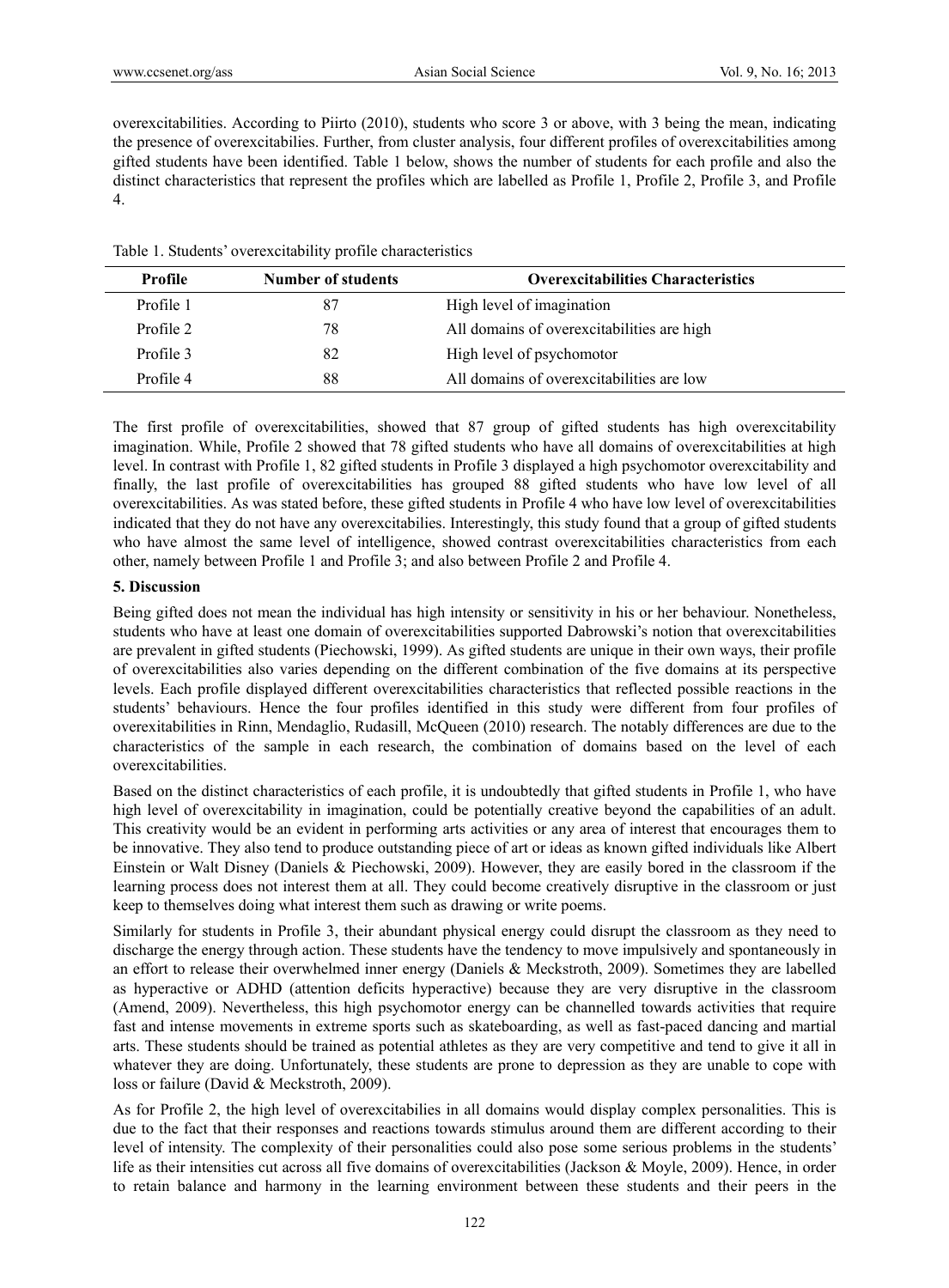classroom, the teachers need to be creative in optimizing these students' unique personalities in developing their potentials wisely in the learning process (Jackson & Moyle, 2009) by varying teaching strategies.

Contrarily, Profile 4 proved that there are gifted students who do not possess any overexcitability. However, this does not mean that they are not gifted. These students were already identified as gifted students which qualified them to participate in the holiday camp for gifted students. Their scores in intelligence test reflect their high level of intelligence. According to Daniels and Meckstroth (2009), Dabrowski had stated that an individual who possesses more than one overexcitability characteristic is a gifted and talented individual. This showed that an individual could be gifted even though he or she does not have overexcitability.

Anyway, these extreme intensity and sensitivity characteristics of gifted students should be used as an asset in developing the students' potentials. It also should be utilised in assisting gifted students' social, cognitive emotional, and personality development (Whitney & Hirsch, 2007). The effect of overexcitability depends on its strength or level of intensity. Each intensity contributes to a different response to the stimulus received by the students (David & Meckstroth, 2009), either positively or negatively. This is because each domain of overexcitability could deeply affect the students' development in different ways. Therefore, teacher and parents need to be aware of this risk and how it interferes with the development of gifted children (Rosadah & Aliza, 2010). Each intensity and sensitivity characteristics must be identified and understood carefully so that the teacher could optimize the students' potential.

Moreover, Dabrowski claimed that intellect, imagination and emotion have more positive impact in the individual's potential development Mendaglio (2012). According to David and Meckstroth (2009), intellectual overexcitability is the characteristic most often associated with gifted students. But intellectual overexcitability refers to a student's curiosity and passion for leaning. And combine with imagination, overexcitabilities could often cause problems in the teaching and learning process as high curiosity and creative suggestions sometimes challenges the teacher capabilities. The teacher also should not underestimate the potentials of the gifted students if they do not show excellent academic achievement. Even though, with tendency of working on a problem until it is solved but if they were not interested, they would fail to achieve to their real potential in academic. Therefore, teachers must be prepared to provide extra work to such students in order to stimulate and challenge their mind to a higher level.

A domain that should be focused on in the concept of overexcitability is emotion because it is an important component in the development and formation of healthy personalities among gifted students. Whitney and Hirsch (2007) believed that emotional overexcitability is an important component in the development of gifted students' innate potential because emotions control an individual's actions and thoughts, leading him to make a decision that is within moral grounds. However, emotional overexcitability also negatively affects a student's development; for example, extreme feelings of love or affinity towards a person, an animal or even abstract things. This includes a deep interest in a particular field which causes him to reject trying other things. The research findings show that there is a group that displayed high overexcitability in all five domains, including emotion (from the Profile 2 group). Teachers must turn their attention to the students in this group and help them cope with their extreme emotions so that they will not let their feelings get the best of them as they are prone to depression and other emotional problems.

#### **6. Conclusion**

Gifted students who are frequently labelled as problematic because of their intense behaviour should be given assistance in understanding and coping with their overexcitabilities. This would help them to control and channel their intensity and sensitivity in a positive and meaningful way. Knowing the characteristics of these overexcitabilities will prepare the teachers and parents of these overexcited students to minimize the conflict among the gifted students with their peers and teacher or parents (Rosadah & Aliza, 2010). The high intensity and sensitivity shown by these gifted students are part of their personalities. Therefore the teacher should treat it as an asset in developing their potentials or interests in related fields to their overexcitabilities. In conclusion, the concept of overexcitabilities that are prevalent in gifted students, need to be addressed not only by the teachers but also the parents of the students. This is due to the fact that they play important roles in the development of the students in both settings, at school and at home.

## **References**

Ackerman, C. M. (1997). Identifying gifted adolescents using personality characteristics: Dabrowski's Overexcitabilities. *Roeper Review*, *19*(4), 229-236. http://dx.doi.org/10.1080/02783199709553835

Amend, E. R. (2009). Dabrowski Theory: Possibilities and implications of misdiagnosis, missed diagnosis, and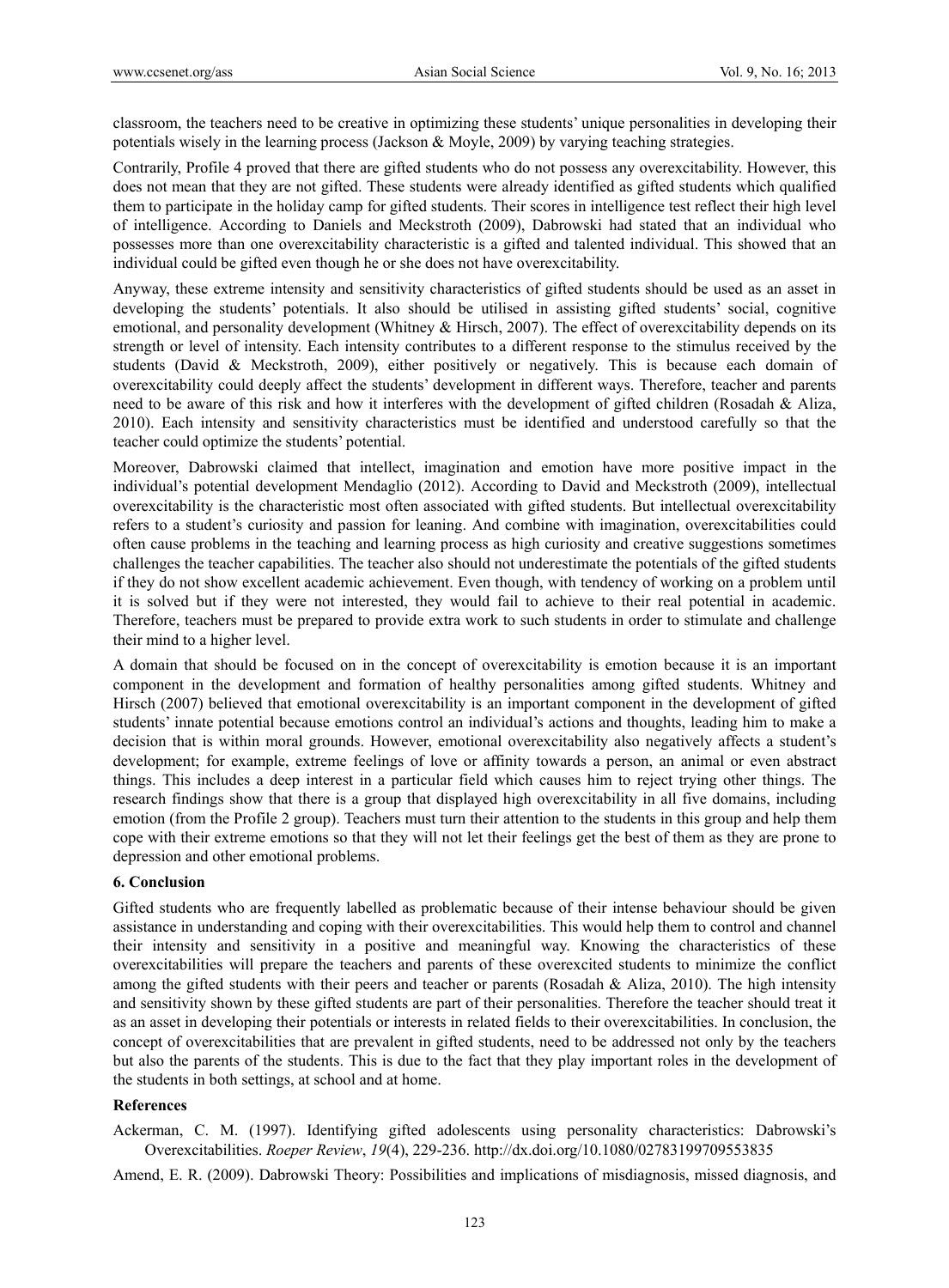dual diagnosis in gifted individuals. In S. Daniels, & M. M. Piechowski (Eds.), *Living with intensity* (pp. 33-56). USA: Great Potential Press Daniels.

- Bailey, C. L. (2010). *Overexcitabilities and sensitivities: Implication of Dabrowski's Theory of Positive Disintegration for Counselling the Gifted.* Retrieved from http://counselingoutfitters.com/vistas/vistas10/Article\_10.pdf
- Bouchard, L. L. (2004). An instrument for the measure of Dabrowskian overexcitabilities to identify gifted elementary students. *The Gifted Child Quarterly*, *48*(4), 339-349. http://dx.doi.org/10.1177/001698620404800407
- Daniels, S., & Meckstroth, E. (2009). Nurturing the sensitivity, intensity, and developmental potential of young gifted children. In S. Daniels, & M. M. Piechowski (Eds.), *Living with intensity* (pp. 33-56). USA: Great Potential Press Daniels.
- Daniels, S., & Piechowski, M. M. (2009). Embracing Intensity: Overexcitablity, Sensitivity and the Developmental potential of the gifted. In S. Daniels, & M. M. Piechowski (Eds.), *Living with intensity*. USA: Great Potential Press.
- Falk, R. F., Lind, S., Miller, N. B., Piechowski, M. M., & Silverman, L. K. (1999). *The Overexcitabilities Questionnaire II(OEQII).* Denver, CO: Institute for the Study of Advanced Development.
- Gross, C. M., Rinn, A. N., & Jamieson, K. M. (2007). Gifted Adolescents' overexcitabilities and self-concept: An analysis of gender and grade level. *Roeper Review, 29*(4), 240-248. http://dx.doi.org/10.1080/02783190709554418
- Jackson, P. S., & Moyle, V. F. (2009). With Dabrowski in Mind: Reinstating the Outliers in Support of Full-Spectrum Development. *Roeper Review, 31*, 150-160. http://dx.doi.org/10.1080/02783190902993607
- Majid, R. A., & Alias, A. (2010). Consequenses of risk factor in the development of gofted children. *Procedia Social and Behavioral Science, 7*, 63-69. Retrieved from http://www.sciencedirect.com/science/article/pii/S1877042810020148 http://dx.doi.org/10.1016/j.sbspro.2010.10.010
- Mendaglio, S. (2003). Heightened multifaceted sensitivity of gifted students. *The Journal of Secondary Gifted Education*, *14*(2), 72-82.
- Mendaglio, S. (2012). Overexcitabilities and giftedness research: A call for a paradigm shift. *The Journal for the Gifted, 35*(3), 207-219.
- O'Connor, K. J. (2002). The application of Dabrowski's Theory to the gifted. In M. Neihart, S. M. Reis, N. M. Robinson, & S. M. Moon (Eds.), *The Social and Emotional Development of Gifted Children* (pp. 51-60). Washington: Prufrock Press Inc.
- Piechowski, M. M. (1997). Emotional Giftedness: The Measure of Intrapersonal Intelligence. In N. Colangelo, & G. A. Davis (Eds.), *Handbook of Gifted Education* (2nd ed.). USA: Allyn & Bacon.
- Piechowski, M. M. (1999). Overexcitabilities. *Encyclopaedia of Creativity*, *1*(2), 325-334.
- Piechowski, M. M., & Miller N. B. (1995). Assessing developmental potential in gifted children: A comparison of Methods. *Roeper Review, 17*, 176-180. http://dx.doi.org/10.1080/02783199509553654
- Rinn, A. N., Mendaglio, S., Rudasill, K. M., & Mc Queen, K. S. (2010). Examining the relationship between the overexcitabilities and self-concepts of gifted adolescents via multivariate cluster analysis. *The Gifted Child Quarterly*, *54*(1), 3-17. http://dx.doi.org/10.1177/0016986209352682
- Rizza, M. G., & Morrison, W. F. (2003). Uncovering stereotypes and identifying characteristics of gifted and students with emotional/behavioral disabilities. *Roeper Review*, *25*, 73-77. http://dx.doi.org/10.1080/02783190309554202
- Rotigel, J. V. (2003). Understanding the young gifted child: Guidelines for parents, families, and educators. *Early Childhood Education Journal*, *30*(4), 209-214. http://dx.doi.org/10.1023/A:1023331422963
- Silverman, L. K. (2009). My love affair with Dabrowski's Theory: A personal odyssey. *Roeper Review*, *31*(3), 141-149. http://dx.doi.org/10.1080/02783190902993912
- Smith, T. E. C., Polloway, E., Patton, J. R., & Dowdy, A. D. (2004). *Teaching students with special needs: In inclusive setting* (4th ed.). USA: Pearson Education.
- Tieso, C. L. (2007a). Overexcitabilities: A new way to think about talent. *Roeper Review, 29*(4), 232-239.